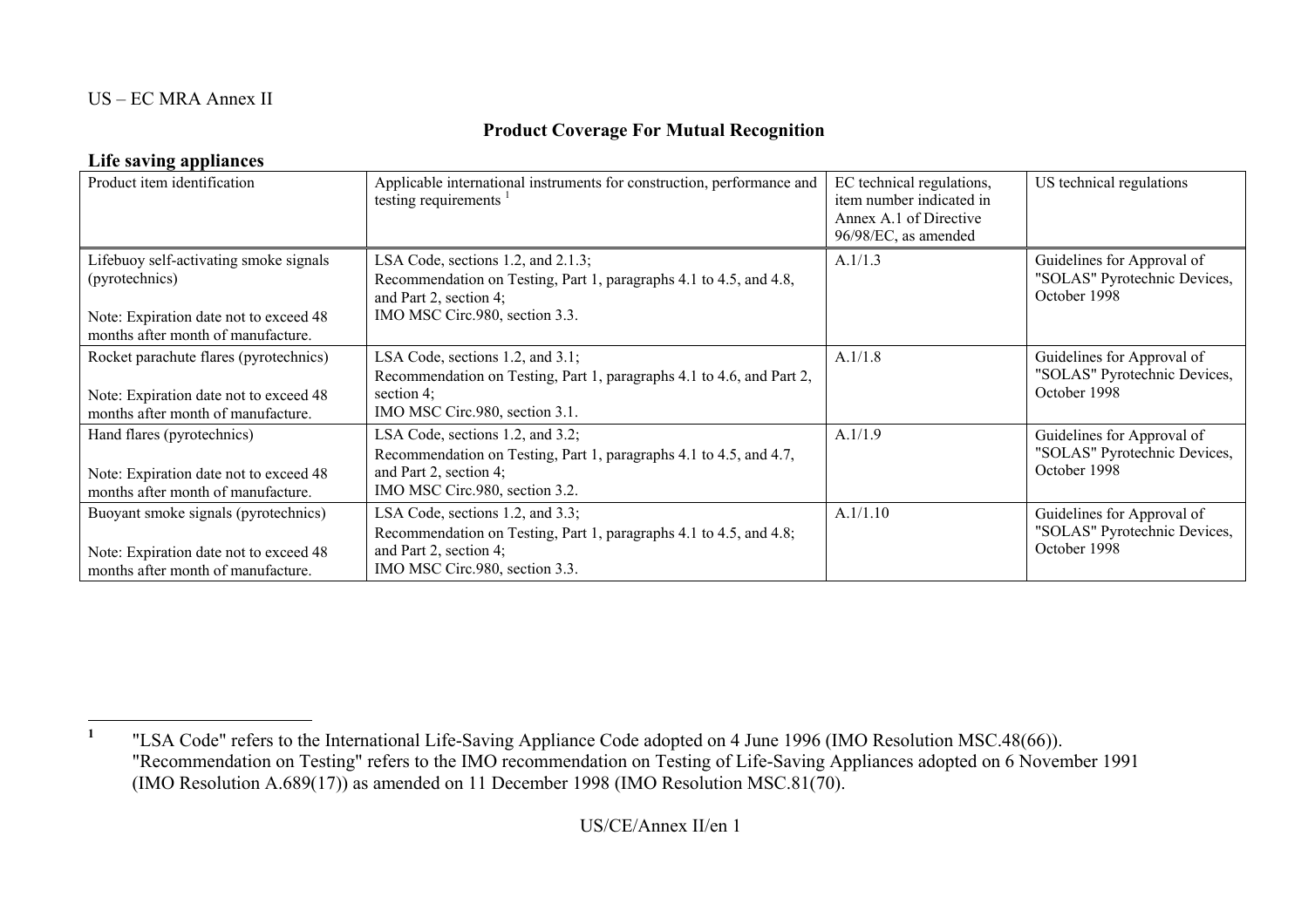| Product item identification                                                                                             | Applicable international instruments for construction, performance and<br>testing requirements                                                                                                                                                                                                     | EC technical regulations,<br>item number indicated in<br>Annex A.1 of Directive<br>96/98/EC, as amended | US technical regulations                                                    |
|-------------------------------------------------------------------------------------------------------------------------|----------------------------------------------------------------------------------------------------------------------------------------------------------------------------------------------------------------------------------------------------------------------------------------------------|---------------------------------------------------------------------------------------------------------|-----------------------------------------------------------------------------|
| Line-throwing appliances (pyrotechnics)<br>Note: Expiration date not to exceed 48<br>months after month of manufacture. | LSA Code, sections 1.2, and 7.1;<br>Recommendation on Testing, Part 1, section 9; and Part 2, section 4;<br>IMO MSC Circ.980, section 7.1.                                                                                                                                                         | A.1/1.11                                                                                                | Guidelines for Approval of<br>"SOLAS" Pyrotechnic Devices,<br>October 1998  |
| Rigid liferafts<br>Note: The emergency pack is not covered<br>by the Agreement                                          | LSA Code, sections 1.2, 4.1 and 4.3;<br>Recommendation on Testing, Part 1, paragraphs 5.1 to 5.16, and 5.20;<br>IMO MSC Circ.811;<br>IMO MSC Circ.980, section 4.2;<br>IMO MSC Circ.1006 or other appropriate standard for hull or fire-<br>retardant covering.                                    | A.1/1.13                                                                                                | Rigid Liferaft - Coast Guard<br>(G-MSE-4) Review Checklist,<br>27 July 1998 |
| Automatically self-righting rigid liferafts<br>Note: The emergency pack is not covered<br>by the Agreement              | LSA Code, sections 1.2, 4.1 and 4.3;<br>Recommendation on Testing, Part 1, paragraphs 5.1 to 5.16, and 5.18<br>to $5.21$ ;<br>IMO MSC Circ.809;<br>IMO MSC Circ.811;<br>IMO MSC Circ.980, section 4.2;<br>IMO MSC Circ.1006 or other appropriate standard for hull or fire-<br>retardant covering. | A.1/1.14                                                                                                | Rigid Liferaft - Coast Guard<br>(G-MSE-4) Review Checklist,<br>27 July 1998 |
| Canopied reversible rigid liferafts<br>Note: The emergency pack is not covered<br>by the Agreement                      | LSA Code, sections 1.2, 4.1 and 4.3;<br>Recommendation on Testing, Part 1, paragraphs 5.1 to 5.16, 5,18, and<br>5.21;<br>IMO MSC Circ.809;<br>IMO MSC Circ.811;<br>IMO MSC Circ.980, section 4.2;<br>IMO MSC Circ.1006 or other appropriate standard for hull or fire-<br>retardant covering.      | A.1/1.15                                                                                                | Rigid Liferaft - Coast Guard<br>(G-MSE-4) Review Checklist,<br>27 July 1998 |
| Float-free arrangements for liferafts<br>(hydrostatic release units)                                                    | LSA Code, sections 1.2 and 4.1.6.3;<br>Recommendation on Testing, Part 1, section 11;<br>IMO MSC Circ.980, section 4.3.1;                                                                                                                                                                          | A.1/1.16                                                                                                | 46 CFR 160.062                                                              |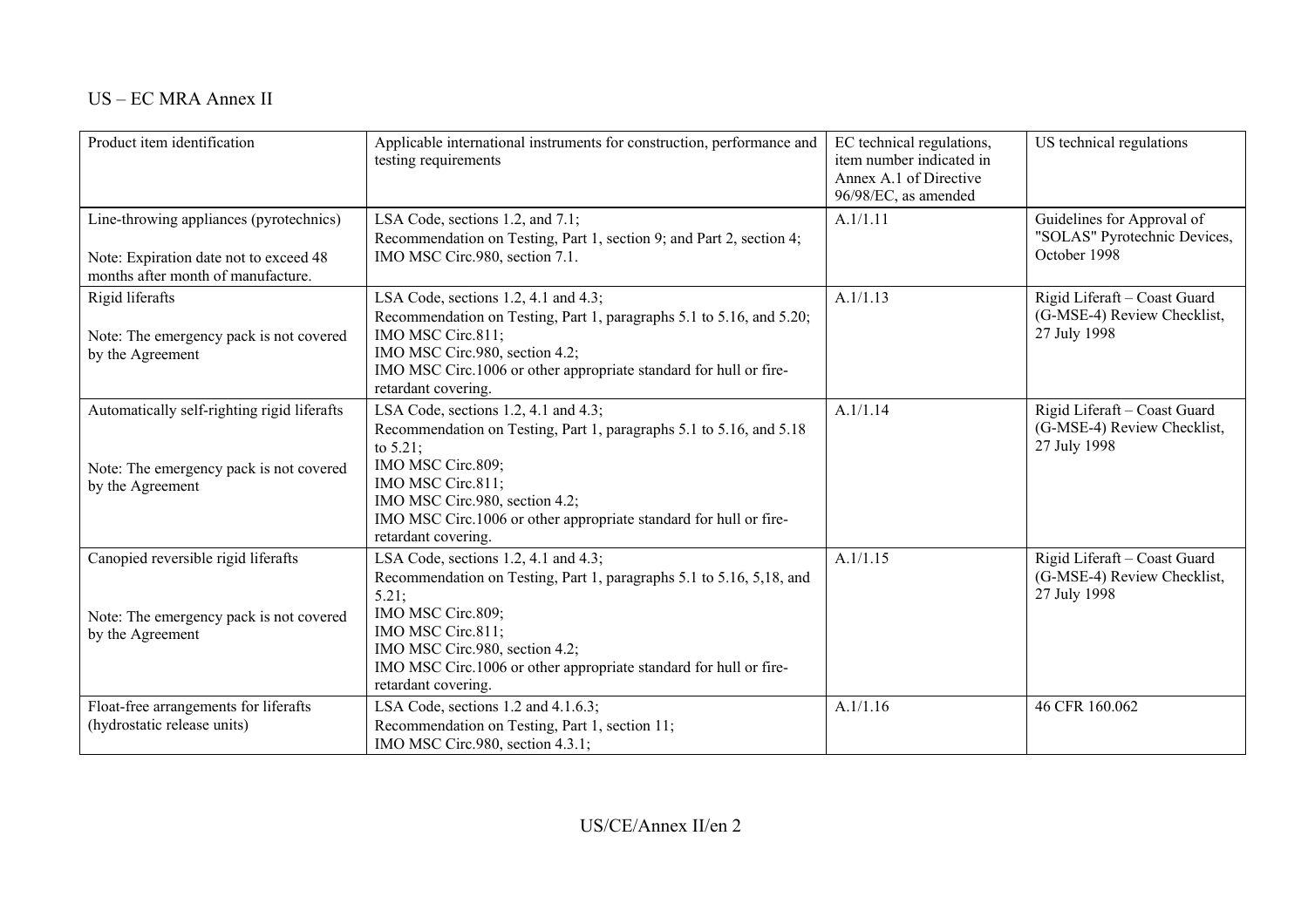#### US – EC MRA Annex II

| Product item identification                                                                                                                                                    | Applicable international instruments for construction, performance and<br>testing requirements                                                                               | EC technical regulations,<br>item number indicated in<br>Annex A.1 of Directive<br>96/98/EC, as amended | US technical regulations                              |
|--------------------------------------------------------------------------------------------------------------------------------------------------------------------------------|------------------------------------------------------------------------------------------------------------------------------------------------------------------------------|---------------------------------------------------------------------------------------------------------|-------------------------------------------------------|
| Release mechanism for<br>Lifeboats and rescue boats and<br>(a)<br>(b) Liferafts<br>Launched by a fall or falls<br>Limited to Davit-launched liferaft<br>automatic release hook | LSA Code, sections $1.2$ and $6.1.5$ ;<br>Recommendation on Testing, Part 1, section 8.2;<br>and Part 2, paragraphs 6.2.1 through 6.2.4;<br>IMO MSC Circ.980, section 6.1.3. | A.1/1.26                                                                                                | (Nothing in addition to<br>international instruments) |
| Marine evacuation systems                                                                                                                                                      | LSA Code, sections 1.2 and 6.2;<br>Recommendation on Testing, Part 1, section 12,<br>IMO MSC Circ.980, section 6.2.                                                          | A.1/1.27                                                                                                | (Nothing in addition to<br>international instruments) |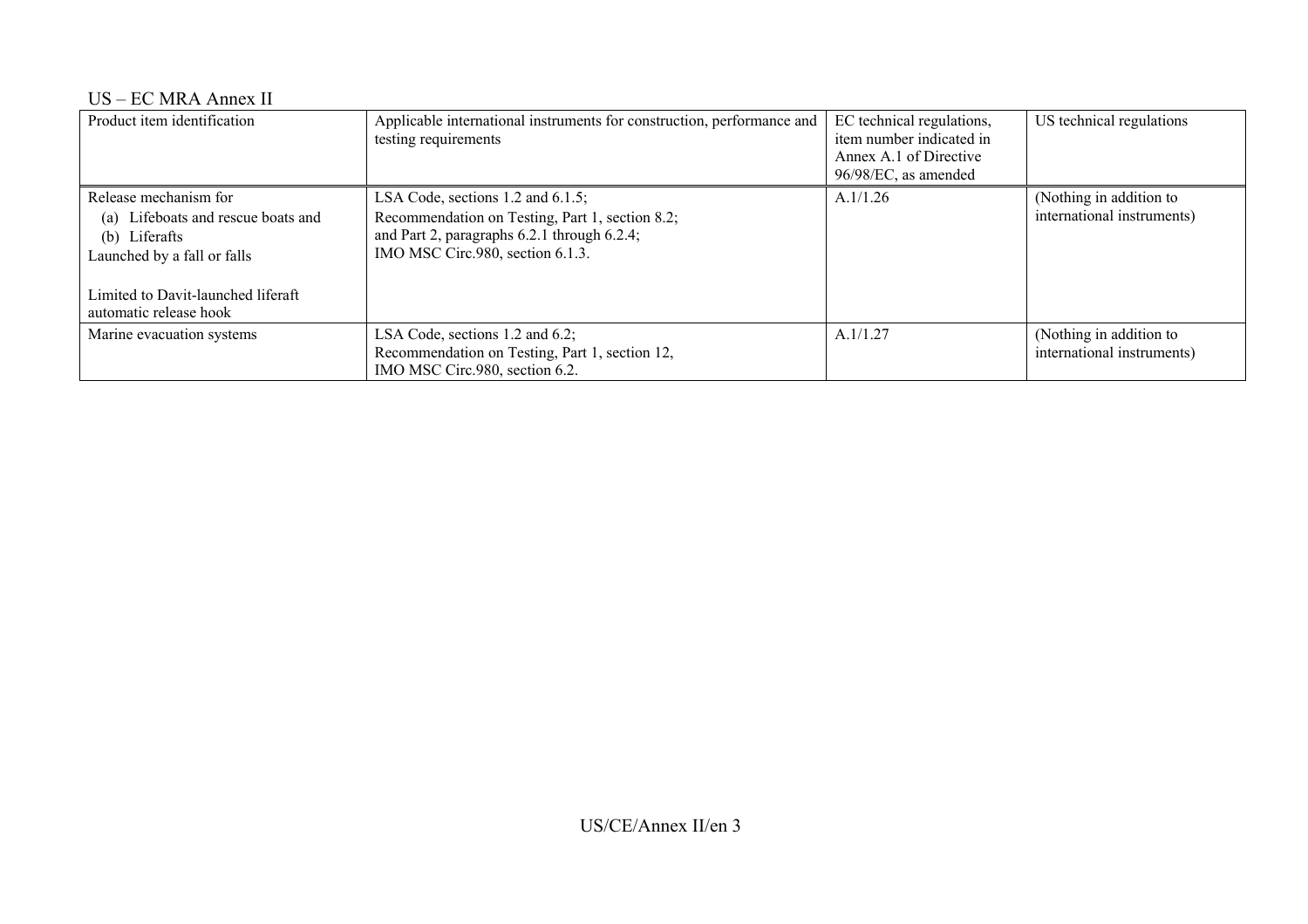# **Fire protection**

| Product item identification                                                                                                                                                                                                                         | Applicable international instruments for construction, performance and<br>testing requirements                                                               | EC technical regulations,<br>item number indicated in<br>Annex A.1 of Directive<br>96/98/EC, as amended | US technical regulations                              |
|-----------------------------------------------------------------------------------------------------------------------------------------------------------------------------------------------------------------------------------------------------|--------------------------------------------------------------------------------------------------------------------------------------------------------------|---------------------------------------------------------------------------------------------------------|-------------------------------------------------------|
| Primary deck coverings                                                                                                                                                                                                                              | FTP Code Annex 1, Parts 2 & 6, Annex 2;<br>IMO Resolution A.687(17);<br><b>MSC/Circ. 916:</b><br>MSC/Circ. 1004.                                             | A.1/3.1                                                                                                 | (Nothing in addition to<br>international instruments) |
| "A" and "B" Class division fire integrity,<br>including:<br>Bulkheads (without windows)<br>Decks<br>Fire doors (with windows no larger than<br>$645 \text{ cm}^2$ )<br>Ceilings and linings                                                         | SOLAS II-2/3.2; II-2/3.4;<br>FTP Code Annex 1, Part 3, and Annex 2;<br>IMO Resolution A.754 (18);<br>MSC/Circ.916;<br>MSC/Circ.1004;<br>MSC/Circ.1005.       | A.1/3.11                                                                                                | (Nothing in addition to<br>international instruments) |
| Non-combustible materials                                                                                                                                                                                                                           | SOLAS II-2/3.33;<br>FTP Code Annex 1, Part 1, and Annex 2.                                                                                                   | A.1/3.13                                                                                                | (Nothing in addition to<br>international instruments) |
| Fire doors<br>Limited to fire doors without windows or<br>with total window area no more than 645<br>$\text{cm}^2$ in each door leaf.<br>Approval limited to maximum door size<br>tested.<br>Doors must be used with a fire tested<br>frame design. | SOLAS II-2/9.4.1.1.2, II-2/9.4.1.2.1, and II-2/9.4.2;<br>FTP Code Annex 1, Part 3;<br>IMO Resolution A.754 (18);<br><b>MSC/Circ. 916;</b><br>MSC/Circ. 1004. | A.1/3.16                                                                                                | (Nothing in addition to<br>international instruments) |
| Fire door control systems                                                                                                                                                                                                                           | SOLAS II-2/9.4.1.1.4;<br>1994 HSC Code 7.9.3.3;<br>2000 HSC Code 7.9.3.3;<br>FTP Code Annex 1, Part 4.                                                       | A.1/3.17                                                                                                | (Nothing in addition to<br>international instruments) |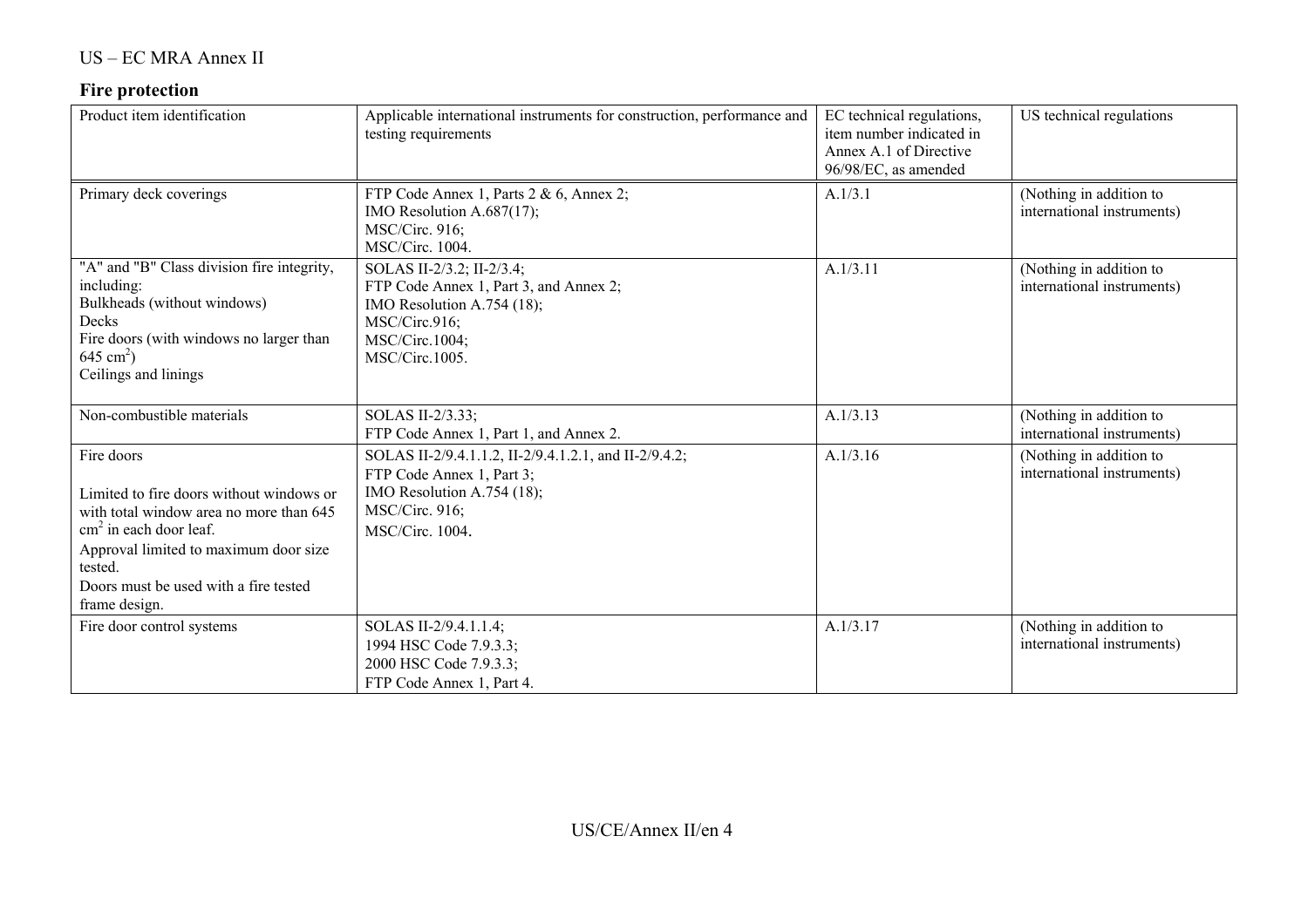| US – EC MRA Annex II |  |
|----------------------|--|
|----------------------|--|

| Product item identification                                                                                                                                                                             | Applicable international instruments for construction, performance and<br>testing requirements                                                                                                                                                          | EC technical regulations,<br>item number indicated in<br>Annex A.1 of Directive<br>96/98/EC, as amended | US technical regulations                              |
|---------------------------------------------------------------------------------------------------------------------------------------------------------------------------------------------------------|---------------------------------------------------------------------------------------------------------------------------------------------------------------------------------------------------------------------------------------------------------|---------------------------------------------------------------------------------------------------------|-------------------------------------------------------|
| Surface materials and floor coverings with<br>low flame-spread characteristics<br>Limited to exposed surfaces of ceilings,<br>walls, and floors. Does not apply to pipes,<br>pipe coverings, or cables. | SOLAS II-2/3.29;<br>1994 HSC Code 7.4.3.4.1 and 7.4.3.6;<br>2000 HSC Code 7.4.3.4.1 and 7.4.3.6;<br>FTP Code, Annex 1, Parts 2 & 5, and Annex 2;<br>IMO Resolution A.653 (16);<br>ISO 1716 (1973);<br>MSC/Circ. 916, MSC/Circ. 1004 and MSC/Circ. 1008. | A.1/3.18                                                                                                | (Nothing in addition to<br>international instruments) |
| Draperies, curtains and other suspended<br>textile materials and films                                                                                                                                  | SOLAS II-2/3.40.3;<br>FTP Code Annex 1, Part 7.                                                                                                                                                                                                         | A.1/3.19                                                                                                | (Nothing in addition to<br>international instruments) |
| Upholstered furniture                                                                                                                                                                                   | FTP Code Annex 1, Part 8;<br>IMO Resolution A.652 (16).                                                                                                                                                                                                 | A.1/3.20                                                                                                | (Nothing in addition to<br>international instruments) |
| Bedding components                                                                                                                                                                                      | FTP Code Annex 1, Part 9;<br>IMO Resolution A.688 (17).                                                                                                                                                                                                 | A.1/3.21                                                                                                | (Nothing in addition to<br>international instruments) |
| Fire dampers                                                                                                                                                                                            | SOLAS II-2/9.4.1.1.8, and II-2/9.7.3.1.2;<br>FTP Code Annex 1, Part 3;<br>IMO Resolution A.754 (18);<br>MSC/Circ. 916.                                                                                                                                  | A.1/3.22                                                                                                | (Nothing in addition to<br>international instruments) |
| Penetrations through 'A' class divisions by<br>electric cables, pipes, trunks, ducts etc.                                                                                                               | SOLAS II-2/9.3.1;<br>FTP Code Annex 1, Part 3;<br>IMO Resolution A.754 (18);<br>MSC/Circ. 916, and MSC/Circ. 1004.                                                                                                                                      | A.1/3.26                                                                                                | (Nothing in addition to<br>international instruments) |
| Penetrations through 'B' class divisions by<br>pipes other than steel or copper                                                                                                                         | SOLAS II-2/9.3.2.1;<br>FTP Code Annex 1, Part 3;<br>IMO Resolution A.754 (18);<br>MSC/Circ. 916, and MSC/Circ. 1004.                                                                                                                                    | A.1/3.27                                                                                                | (Nothing in addition to<br>international instruments) |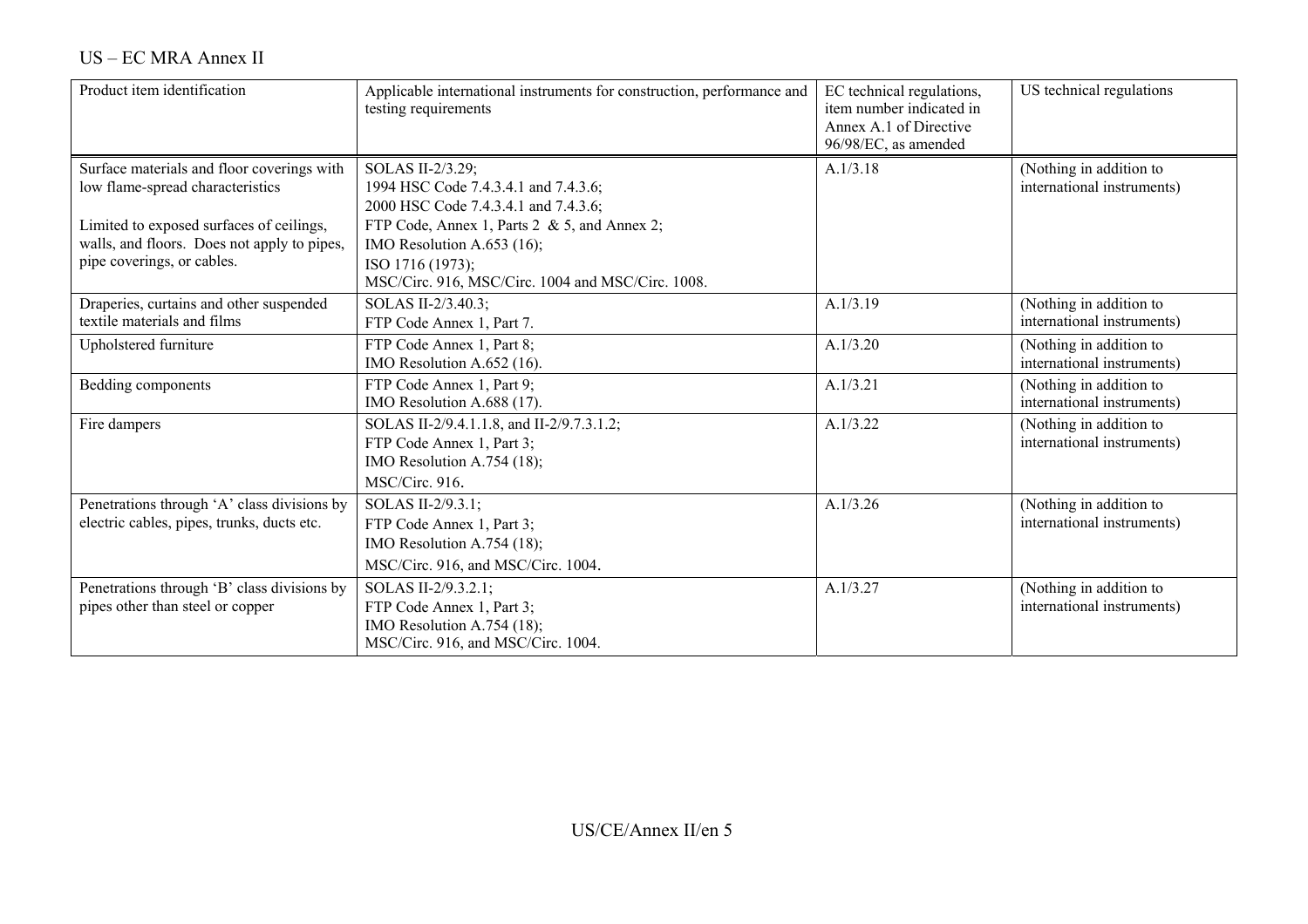# **Navigation equipment**

| Product item identification                      | Applicable international instruments for construction, performance and<br>testing requirements                                                                                                          | EC technical regulations,<br>item number indicated in<br>Annex A.1 of Directive<br>96/98/EC, as amended | US technical regulations                                                             |
|--------------------------------------------------|---------------------------------------------------------------------------------------------------------------------------------------------------------------------------------------------------------|---------------------------------------------------------------------------------------------------------|--------------------------------------------------------------------------------------|
| Magnetic compass                                 | SOLAS V/19.2.1.1;<br>IMO Resolution A.382 $(X)$ ;<br>IMO Resolution A.694 (17);<br>ISO 449 (1997), ISO 694 (2000), ISO 1069 (1973), ISO 2269 (1992),<br>IEC 60945 (1996).                               | A.1/4.1                                                                                                 | Navigation and Vessel<br>Inspection Circular NVIC 8-01,<br>enclosure (4), 2/165.101. |
| Transmitting magnetic heading device<br>(TMHD)   | IMO Resolution MSC 86 (70) annex 2;<br>IMO Resolution A.694 (17);<br>ISO 11606 (2000), IEC 60945 (1996), IEC 61162.                                                                                     | A.1/4.2                                                                                                 | Navigation and Vessel<br>Inspection Circular NVIC 8-01,<br>enclosure (4), 2/165.102. |
| Gyro compass                                     | IMO Resolution A.424 (XI);<br>IMO Resolution A.694 (17);<br>ISO 8728 (1997), IEC 60945 (1996), IEC 61162.                                                                                               | A.1/4.3                                                                                                 | Navigation and Vessel<br>Inspection Circular NVIC 8-01,<br>enclosure (4), 2/165.103. |
| Echo-sounding equipment                          | IMO Resolution A.224 (VII) as amended by<br>IMO Resolution MSC74 (69) Annex 4, IMO Resolution A.694 (17);<br>ISO 9875 (2000), IEC 60945 (1996), IEC 61162.                                              | A.1/4.6                                                                                                 | Navigation and Vessel<br>Inspection Circular NVIC 8-01,<br>enclosure (4), 2/165.107. |
| Speed and distance measuring equipment<br>(SDME) | 1994 HSC Code 13.3.2;<br>2000 HSC Code 13.3.2;<br>IMO Resolution A.824 (19) as amended by<br>IMO Resolution MSC 96(72);<br>IMO Resolution A.694 (17);<br>IEC 60945 (1996), IEC 61023 (1999), IEC 61162. | A.1/4.7                                                                                                 | Navigation and Vessel<br>Inspection Circular NVIC 8-01,<br>enclosure (4), 2/165.105. |
| Rate-of-turn indicator                           | IMO Resolution A.694 (17);<br>IMO Resolution A.526 (13);<br>IEC 60945 (1996), IEC 61162.                                                                                                                | A.1/4.9                                                                                                 | Navigation and Vessel<br>Inspection Circular NVIC 8-01,<br>enclosure (4), 2/165.106. |
| Loran-C equipment                                | IMO Resolution A.694 (17);<br>IMO Resolution A.818 (19);<br>IEC 61075 (1991), IEC 60945 (1996), IEC 61162.                                                                                              | A.1/4.11                                                                                                | Navigation and Vessel<br>Inspection Circular NVIC 8-01,<br>enclosure (4), 2/165.135. |
| Chakya equipment                                 | IMO Resolution A.694 (17);<br>IMO Resolution A.818 (19);<br>IEC 61075 (1991), IEC 60945 (1996), IEC 61162.                                                                                              | A.1/4.12                                                                                                | Navigation and Vessel<br>Inspection Circular NVIC 8-01,<br>enclosure (4), 2/165.136. |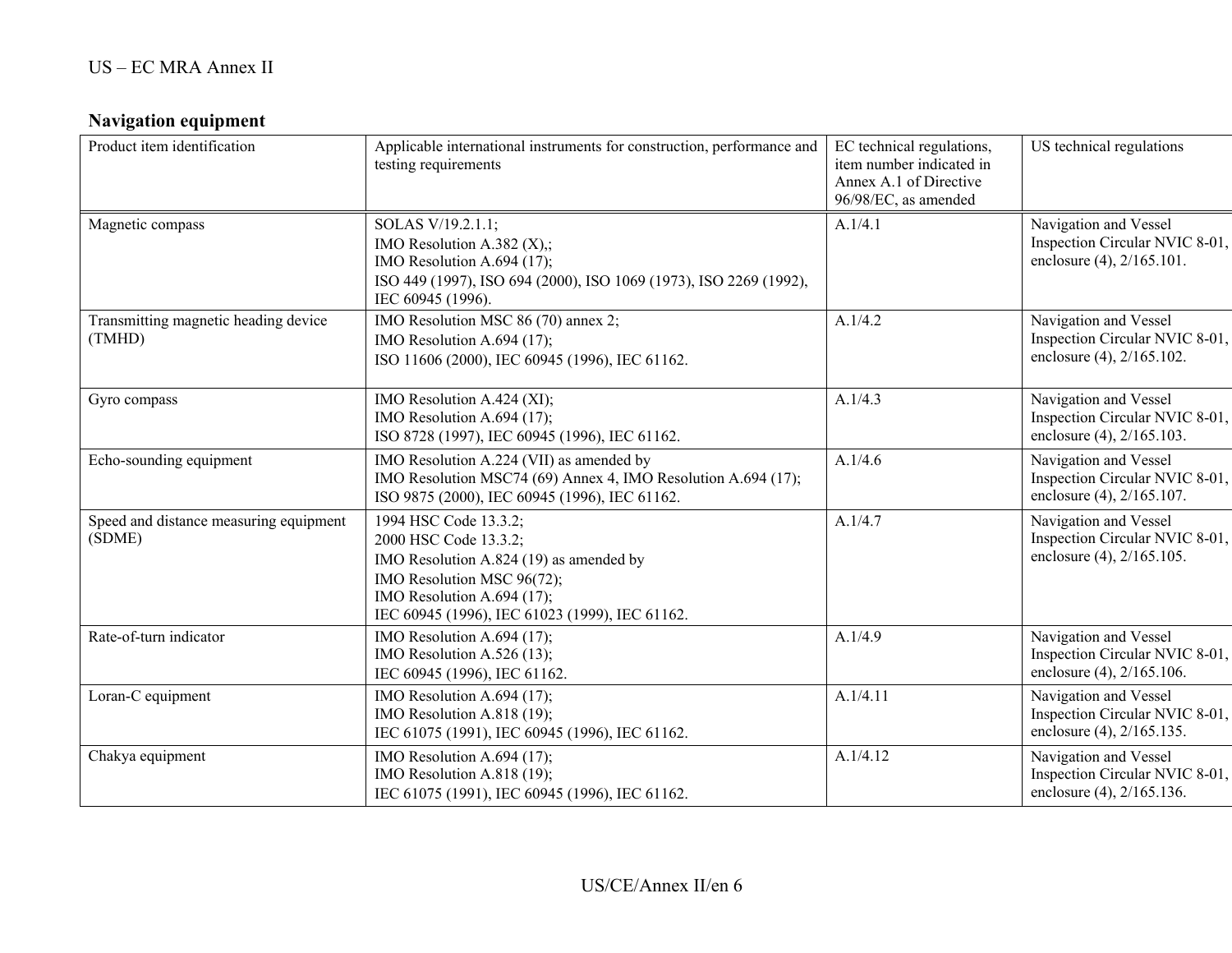| Product item identification                                                                                             | Applicable international instruments for construction, performance and<br>testing requirements                                                                                   | EC technical regulations,<br>item number indicated in<br>Annex A.1 of Directive<br>96/98/EC, as amended | US technical regulations                                                             |
|-------------------------------------------------------------------------------------------------------------------------|----------------------------------------------------------------------------------------------------------------------------------------------------------------------------------|---------------------------------------------------------------------------------------------------------|--------------------------------------------------------------------------------------|
| GPS equipment                                                                                                           | IMO Resolution A.819 (19), IMO Resolution A.694 (17);<br>IEC 60945 (1996), IEC 61108-1 (1994), IEC 61162.                                                                        | A.1/4.14                                                                                                | Navigation and Vessel<br>Inspection Circular NVIC 8-01,<br>enclosure (4), 2/165.130. |
| GLONASS equipment                                                                                                       | IMO Resolution MSC 53 (66);<br>IMO Resolution A.694 (17);<br>IEC 61108-2 (1998), IEC 60945 (1996), IEC 61162.                                                                    | A.1/4.15                                                                                                | Navigation and Vessel<br>Inspection Circular NVIC 8-01,<br>enclosure (4), 2/165.131. |
| Heading Control System HCS                                                                                              | SOLAS V/24.1;<br>IMO Resolution A.342 (IX);<br>as amended by IMO Resolution MSC 64 (67) Annex 3;<br>IMO Resolution A.694 (17);<br>ISO 11674 (2000), IEC 60945 (1996), IEC 61162. | A.1/4.16                                                                                                | Navigation and Vessel<br>Inspection Circular NVIC 8-01,<br>enclosure (4), 2/165.110. |
| Automatic Radar Plotting Aid (ARPA)<br>(Radar equipment used with ARPA must<br>have separate EU and US certifications.) | IMO Resolution A.823 (19);<br>IMO Resolution A.694 (17);<br>IEC 60872-1 (1998), IEC 61162.                                                                                       | A.1/4.34                                                                                                | Navigation and Vessel<br>Inspection Circular NVIC 8-01,<br>enclosure (4), 2/165.120. |
| Automatic Tracking Aid (ATA)<br>(Radar equipment used with ATA must<br>have separate EU and US certifications.)         | IMO Resolution MSC 64(67), Annex 4, Appendix 1;<br>IMO Resolution A.694 $(17)$ ;<br>IEC 60872-2 (1999), IEC 60945 (1996), IEC 61162.                                             | A.1/4.35                                                                                                | Navigation and Vessel<br>Inspection Circular NVIC 8-01,<br>enclosure (4), 2/165.111. |
| Electronic Plotting Aid (EPA)<br>(Radar equipment used with EPA must<br>have separate EU and US certifications.)        | IMO Resolution MSC 64(67), Annex 4, Appendix 2;<br>IMO Resolution A.694 $(17)$ ;<br>IEC 60872-3 (2000), IEC 60945 (1996), IEC 61162.                                             | A.1/4.36                                                                                                | Navigation and Vessel<br>Inspection Circular NVIC 8-01,<br>enclosure (4), 2/165.121. |
| Integrated bridge system                                                                                                | IMO Resolution MSC.64 (67) Annex 1;<br>IMO Resolution A.694 (17);<br>IEC 61209 (1999), IEC 60945 (1996), IEC 61162.                                                              | A.1/4.28                                                                                                | Navigation and Vessel<br>Inspection Circular NVIC 8-01,<br>enclosure (4), 2/165.140. |
| Voyage Data Recorder (VDR)                                                                                              | IMO Resolution A.861(20);<br>IMO Resolution A.694 (17);<br>IEC 61996 (2000), IEC 60945 (1996), IEC 61162.                                                                        | A.1/4.29                                                                                                | Navigation and Vessel<br>Inspection Circular NVIC 8-01,<br>enclosure (4), 2/165.150. |
| Gyro compass for high speed craft                                                                                       | IMO Resolution A.821 (19);<br>IMO Resolution A.694 (17);<br>ISO 16328 (2001), IEC 60945 (1996), IEC 61162.                                                                       | A.1/4.31                                                                                                | Navigation and Vessel<br>Inspection Circular NVIC 8-01,<br>enclosure (4), 2/165.203. |